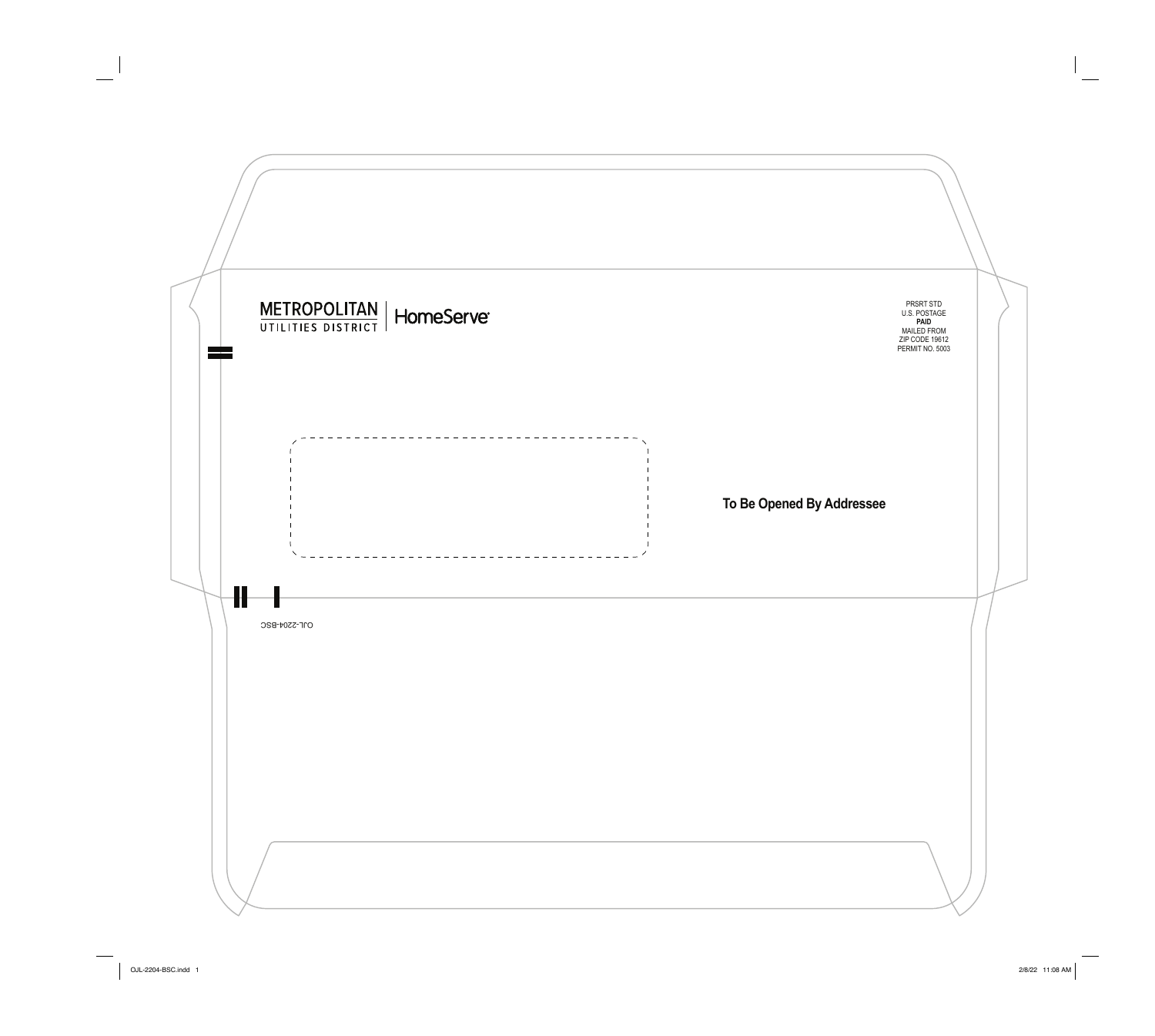**METROPOLITAN HomeServe®** UTILITIES DISTR

For Residential Address:

| [][][][][][][][][][][][][][][                   |
|-------------------------------------------------|
| < <mail city="" st="" xx,="" zip="">&gt;</mail> |
| < <mail address2="" xxxxxxx="">&gt;</mail>      |
| < <mail address1="" xxxxxxx="">&gt;</mail>      |
| < <mr. a="" sample="" xx="">&gt;</mr.>          |
|                                                 |

| <b>Date</b>                     | < <mopthxxxxx<br>े । जिल्ला<math>&gt;</math></mopthxxxxx<br> |
|---------------------------------|--------------------------------------------------------------|
|                                 |                                                              |
| <b>Response</b><br>Requested by | < <month xx,="" xxxx="">&gt;</month>                         |

### Part 2

### **Re: Water Line Information for <<Serv\_Address1\_XXXXXX>>**

<<Sample Sample\_XXXXXXX>>,

The original water line buried underground on your property can deteriorate over time. You are currently not enrolled in Exterior Water Service Line Coverage from HomeServe. Metropolitan Utilities District is working with HomeServe to offer protection for your water service line.

Because you own this line, you are responsible for repairs in the event of a sudden breakdown.

We are writing to you to provide you with an opportunity to accept protection against the costs of covered repairs if this line breaks down. The exterior water service line on your property is primarily affected by aging and normal wear and tear. **If this line requires replacement, it may cost you thousands of dollars.** 

Metropolitan Utilities District Customer Benefit Review:

| Homeowner:<br>Location: | < <sample sample="" xxxxxx="">&gt;<br/>&lt;<serv address1="" xxxxxx="">&gt;<br/>&lt;<serv city="" serv="" state,="" xxx,="" zip="">&gt;</serv></serv></sample> |
|-------------------------|----------------------------------------------------------------------------------------------------------------------------------------------------------------|
| Benefit Amount:         | Up to \$10,000 per service call with multiple calls annually for covered repairs<br>30-day waiting period includes a money-back guarantee                      |

Without this *optional* protection, homeowners may be at risk for expensive water line repair costs. For just \$4.49 per month, eligible homeowners can take action to help prevent the unexpected burden of high repair bills for aging water lines.

# **Signature Required For Processing.**

Please respond today by signing, completing and returning the attached Acceptance Form to help protect your finances from the covered cost to repair or replace your water line. Or call 1-833-805-6754. **For fastest processing of your coverage, visit www.PlansMUDomaha.com and enter Promo Code: MUDWSL.**

To opt out of future mailings, please contact HomeServe at 1-833-805-6754 and select Option 2.

HomeServe USA Repair Management Corp. ("HomeServe"), with corporate offices located at 601 Merritt 7, 6th Floor, Norwalk, CT 06851, is an *independent company separate from the Metropolitan Utilities District* and offers this optional service plan as an authorized representative of the service contract provider, North American Warranty, Inc., 175 West Jackson Blvd., Chicago, IL 60604. Your choice of whether to participate in this service plan will not affect the price, availability or terms of service from the Metropolitan Utilities District.

| <b>ACCEPTANCE FORM</b>                                                                                                                                                                                                     | <<2204SZJLK221ANEZ-xxxx>>                             |
|----------------------------------------------------------------------------------------------------------------------------------------------------------------------------------------------------------------------------|-------------------------------------------------------|
| Please correct name and address information below, if necessary, before submitting.                                                                                                                                        | <b>Promo Code: MUDWSL</b>                             |
| < <sample a.="" sample_xxxxxx="">&gt;, &lt;<serv_address1_xxxxxx>&gt;,<br/>&lt;<serv_address2_xxxxxxx>&gt;, &lt;<serv_city_xxx, st="" zip="">&gt;</serv_city_xxx,></serv_address2_xxxxxxx></serv_address1_xxxxxx></sample> | <b>PLEASE REPLY BY:</b><br>< <x x="" xxxx="">&gt;</x> |

By providing my e-mail address, I request that I be e-mailed my current and future agreements and any related documents, and I acknowledge that I can access these documents. I can change my preferences or request paper copies online or by calling HomeServe. The phone number and e-mail address provided below are good ways to reach me.

#### E-mail Address: Phone #:

**E-Z PAY** (see back of letter) Payment Schedule:  $\square$  \$4.49 per month  $\square$  \$13.47 per quarter  $\square$  \$53.88 per year

By signing below, I authorize HomeServe to use account information from the enclosed check to make electronic fund transfers to automatically initiate my first and future debits to my bank account at the frequency and amount specified in the Payment Schedule, plus any applicable taxes, in connection with my payments for Exterior Water Service Line Coverage. I understand my check will be converted to an electronic debit for my first payment, instead of deposited as a paper check. I understand this optional coverage is based on an annual contract and will be *automatically renewed annually* on the same payment terms I selected at the then-current renewal price, plus any applicable taxes, unless I cancel. I can cancel the automatic payments and this contract any time at no additional cost, without obligation to make future plan payments, by calling 1-833-805-6754 or visiting www.homeserve.com. I confirm that I am the homeowner, meet all other coverage eligibility requirements, have read the information in this package in its entirety, and understand there are limitations and exclusions.

2204\_JL\_BSC\_W

BSC<sub>.</sub>

2204\_JL\_BSC\_W

2204\_JL\_BSC\_W

2204SZJLK221ANEZ

2204SZJLK221ANEZ

.375"-<<MatchbackID>>><<Mailcode>>

<<Mailcode>>  $25"$ 

.25"

.375"

**SIGNATURE** (required)

<<customer\_no>>